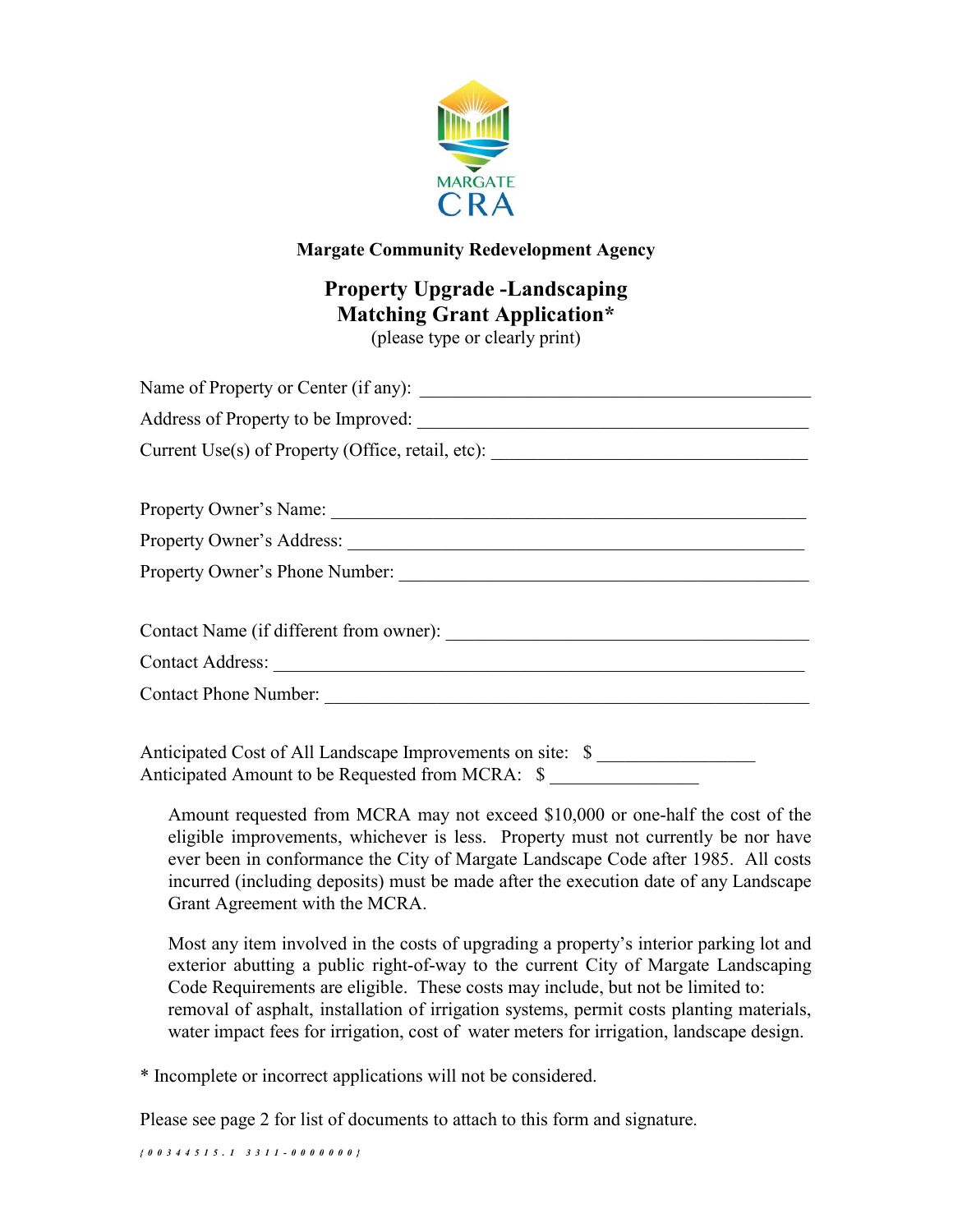# Page 2 Property Upgrade - Landscaping Matching Grant Application

(please type or clearly print)

Please attach the following documents to this application<sup>\*</sup>:

- 1 A site plan or survey that accurately reflects the property as it is today (does not have to be signed and/or sealed drawings).
- 2 Color pictures of the property as it exists today (must include at least two copies of a photo of the frontage to be improved).
- 3 A legal description of the property.
- 4 A short narrative describing the landscape improvements that the owner would like to undertake. (this narrative will not in any way bind the owner to any specific improvements)
- 5 If the property is not represented by an individual owner, a notarized statement giving an individual the rights and responsibilities of representing the owner and the property to, and before, agents of the Margate Community Redevelopment Agency in any discussions, negotiations or issues regarding this program and/or property.
- \* Applications without required attachments will not be considered

NOTE: If you are also applying for the MCRA's Façade Grant, simultaneously, you may attach this form to your packet of documents for that program. The only additional document to be submitted will be  $# 4$  – the short narrative.

I hereby submit this form and all required attachments as application to the Margate Community Redevelopment Agency ("MCRA") to be considered for a Grant under MCRA's Property Upgrade-Landscaping Program. I understand that no work may be performed nor any contracts for work or drawings entered into by the property owners or their agents until approval of this request is received in writing from the MCRA. I further understand the Margate Community Redevelopment Agency Board has, at its sole discretion, the right to final determination for all aspects of the Property Upgrade - Landscaping Matching Grant Program. This final determination may include, but not be limited to, ranking of applicants, final amount granted to any applicant, applications to be funded, all conditions of funding, approval of all designs and materials to be used and/or installed.

All funding is conditioned on the execution and approval of a Landscaping Grant Funding Agreement between the applicant and the Margate Community Redevelopment Agency.

Signature of Owner

Print Name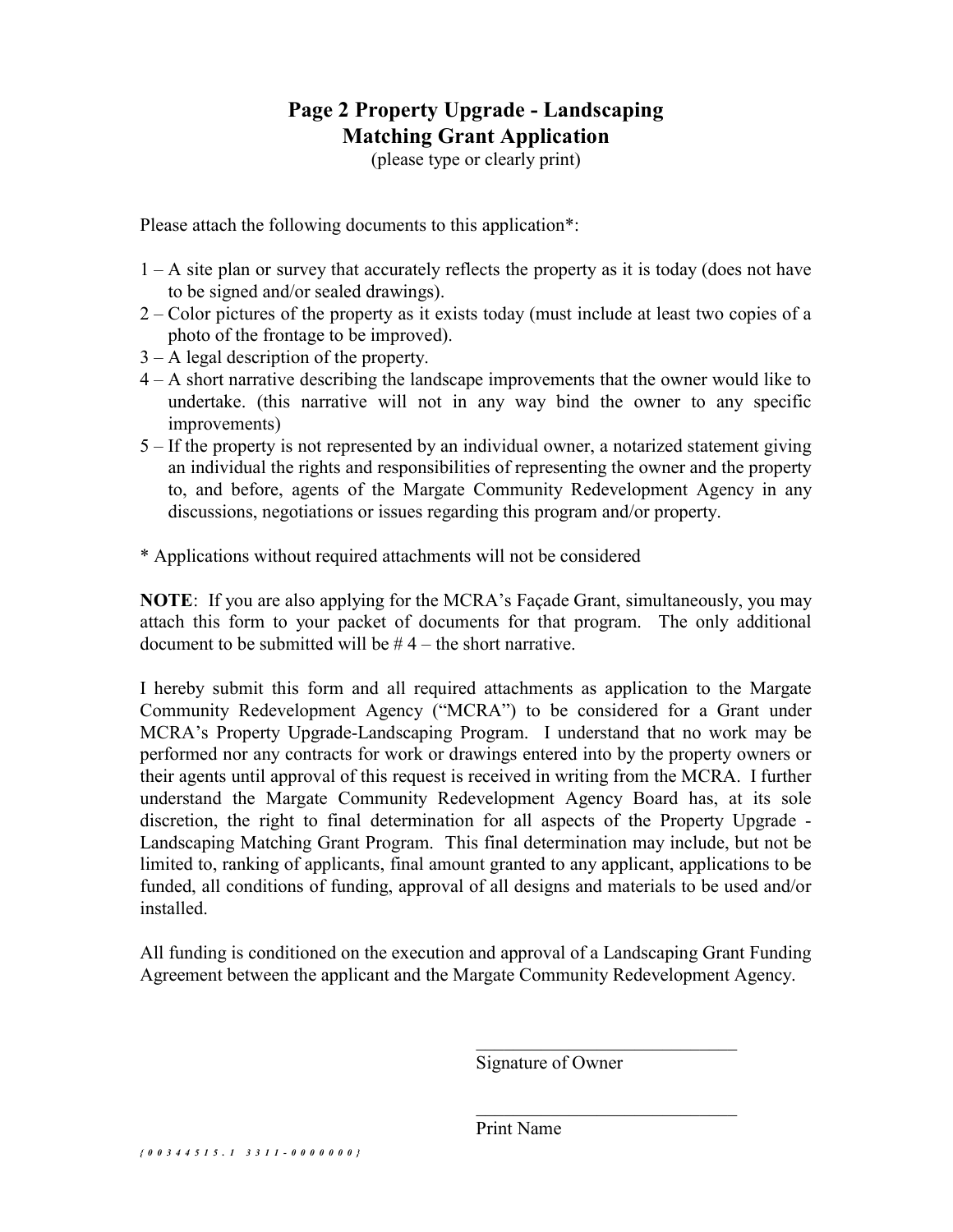

#### **Margate Community Redevelopment Agency**

# **Property Upgrade - Landscape Improvement Matching Grant Program Guidelines**

#### **What's it all about?**

The purpose of the Margate Community Redevelopment Agency's Landscaping Upgrade Grant is to assist property owners by providing grant funds that may be utilized to enhance the street visible appearance of their property. Many properties in the City of Margate were constructed/upgraded before the adoption of various City of Margate landscaping regulations. The fact that many properties were developed before the implementation of the new landscaping regulations, has left the City with commercial properties that provide for little, if any, aesthetic appeal. The MCRA's Landscaping Upgrade Grant will rectify this situation without any additional regulations, but, rather, through a voluntary upgrade of private property with this cash assistance.

#### **What do I need to know about the program?**

The MCRA is making available to all commercial property owners within the City of Margate Community Redevelopment Area, up to \$10,000 to assist in landscaping upgrades. The grant funds are available on a dollar-for-dollar match (for every one dollar the property owner puts in, the MCRA will put in one dollar) but cannot exceed 50% of the total cost of the project. An agreement between the property owner and the MCRA must be signed that will guarantee that any materials installed under the grant will not be removed or negatively altered, as determined by the MCRA, for five (5) years after installation, and that the property owner will maintain the landscaping improvements in accordance with the City of Margate's landscaping maintenance standards during this period. If these provisions are not met, the MCRA will have the right to request a return of any funds given to the property owner with interest. Additionally, the property owner shall not undertake any work without written approval and a Notice to Proceed signed by the MCRA. The MCRA will not reimburse an owner for work completed or already underway prior to the issuance of a Notice to Proceed from the MCRA, or work with a current permit for construction prior to a Notice to Proceed.

## **When do I get the money?**

In order to insure that an individual project is undertaken, the property owner must undertake all the work and pay for all work performed. Upon completion of the project including but not limited to: installation of all landscaping and closeout of any and all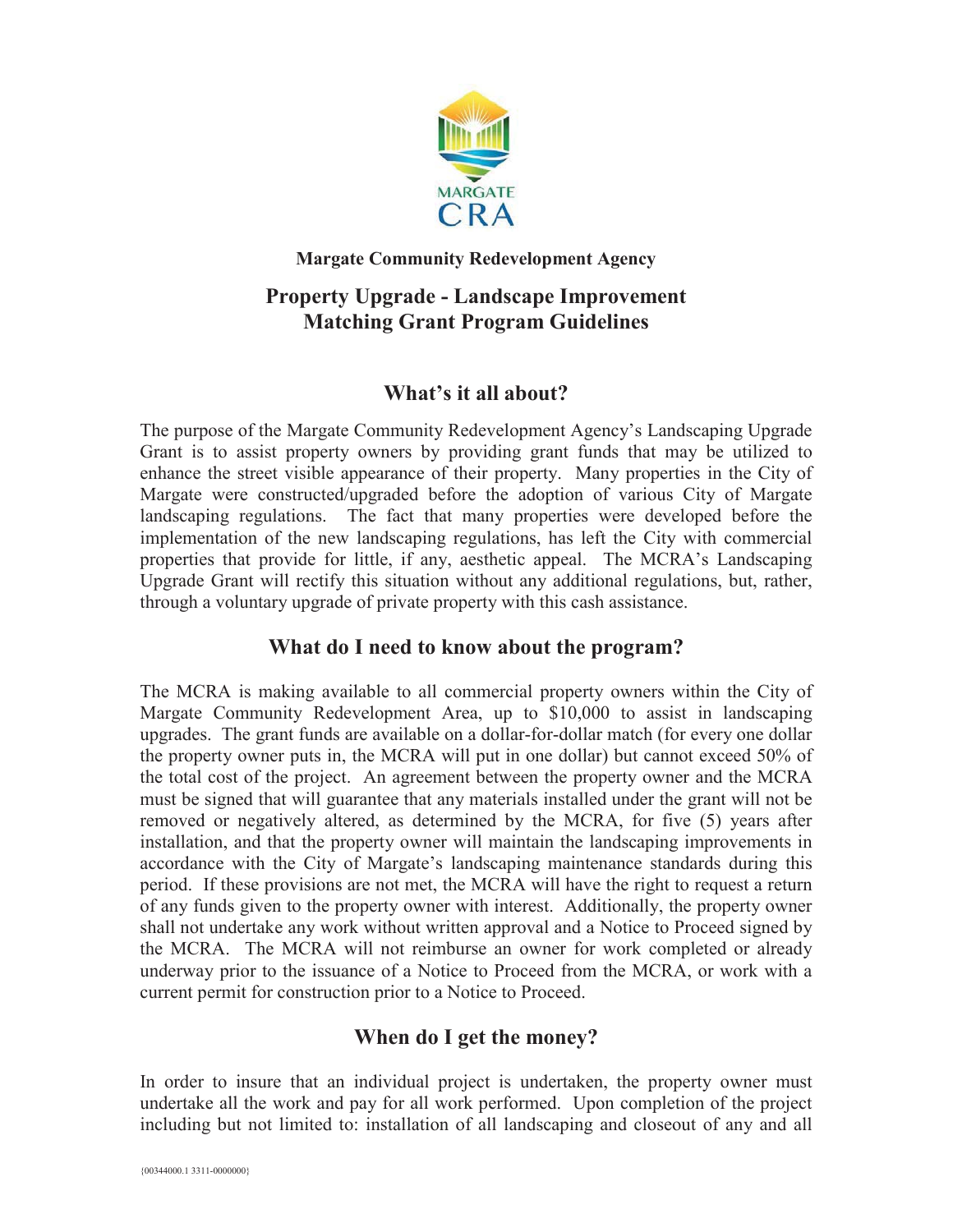permits for the project, and payment of all costs, the owner will submit a request for payment with supporting documents. Upon review of supporting documents, the MCRA will declare the project complete and issue a check to the property owner for the matching amount allowed by the CRA-property owner agreement.

#### **What is an eligible expense under the Program?**

Eligible expenses include almost all expenses associated with the installation of landscaping that meets or exceeds the City of Margate landscaping code related to the perimeter of a non-residential property that abuts a public right-of-way, and landscaping installed in order to comply with landscaping code provisions relating to interior parking lot landscaping. This may include but not be limited to: design costs, plant materials, irrigation systems and installation, permit fees, water meter installations, impact fees, and removal of asphalt.

# **What is NOT an eligible expense under the Program?**

There are several items that are not eligible expenses entitled to reimbursement under this Grant Program. The ineligible expenses include but are not limited to, the following: installation of trash receptacles, dumpster enclosures, screening or landscaping around such enclosures or screens, landscaping or masonry walls for buffering zones between non-residential and residential properties. In addition, any costs incurred before the grant agreement is approved by the MCRA is not an eligible expense (this includes any deposits or prepayments for materials or labor). In addition, in order to be an eligible expense, the property owner must be able to present cancelled checks or credit card receipts documenting the expenditure. Improvements paid for with cash, and documented with cash receipts are not eligible for reimbursement.

# **Do I have to submit everything twice if I am also applying to the MCRA's Façade Grant Program?**

The property owner will not have to submit everything twice if the property owner is also applying to the MCRA's Façade Grant Program; however, the property owner will still have to complete the application form for both programs. The applications shall be submitted together with all the required attachments as one package. Remember to include separate short narratives describing what improvements you would like to undertake under each program. Acceptance of an application to one program does not guarantee that you will be accepted under both programs.

## **When and where are applications accepted?**

The MCRA will accept applications from 9 a.m. until 5 p.m. Monday thru Friday at the MCRA Office, Margate City Hall, 5790 Margate Blvd., Margate FL 33063. Applications mailed to this address will be stamped in at 5:00 p.m. on the day they are received in the MCRA's Office at the Margate City Hall location. The MCRA will continue to accept application until all funds for the program year have been allocated.

# **What else should I know about the Program?**